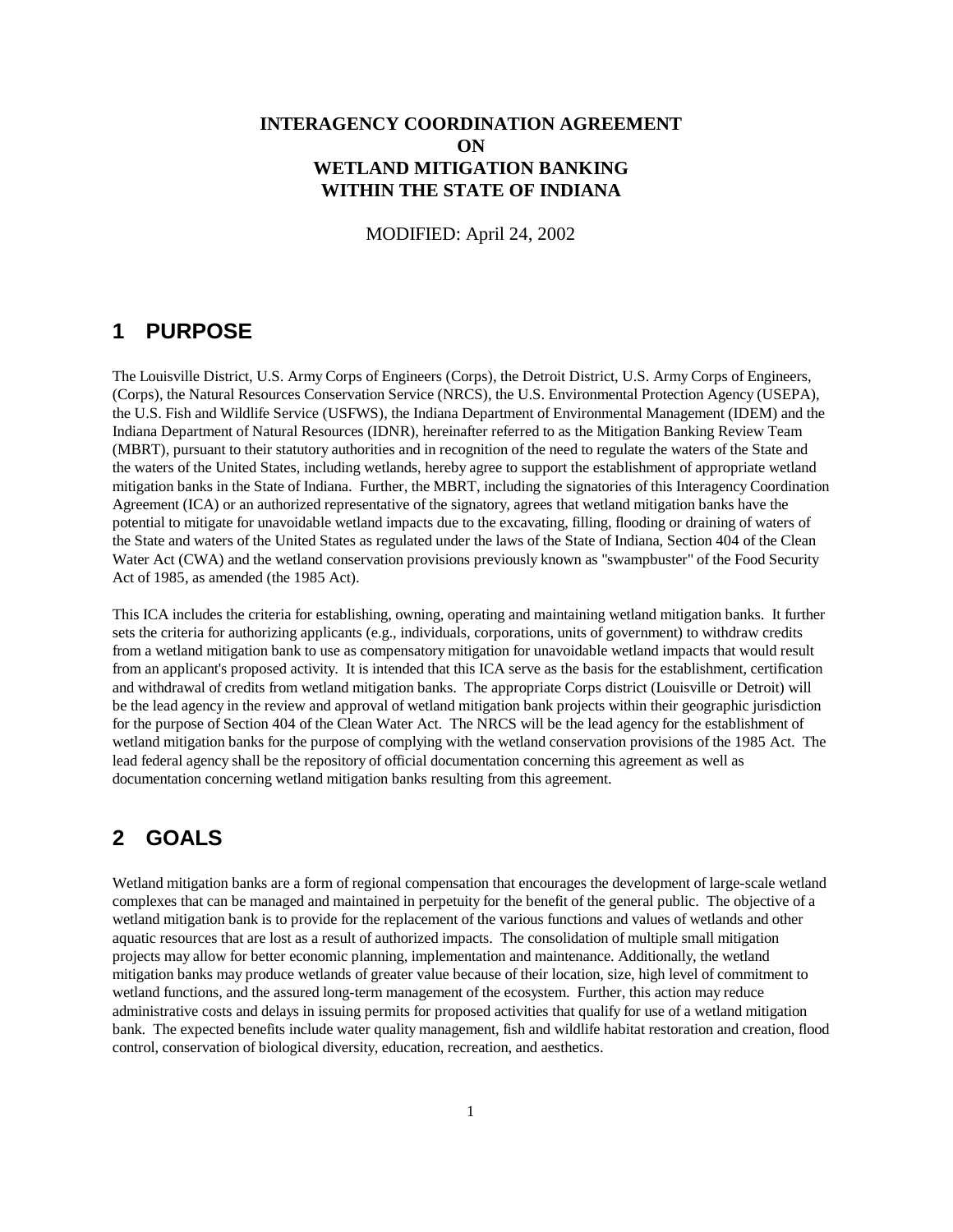The establishment of wetland mitigation banks and the determination of a project's eligibility for use of a wetland mitigation bank shall be in compliance with all applicable federal and state regulations and guidelines, as listed in the Authorities section of this document.

The MBRT intends that wetland mitigation banks be a means of creating, restoring, enhancing and preserving wetlands and generating wetland mitigation bank credits in advance of destroying wetlands for specific projects. As an interim measure, and as a means of encouraging the initial development of wetland mitigation banks, the sale of credits may be allowed under conditions to be described later in this document.

# **3 DEFINITIONS**

- 1) **Applicant –** the person, individual or entity seeking authorization from the Corps, IDEM or IDNR to impact a wetland and who seeks to purchase credits from the Bank to satisfy any compensatory mitigation requirements.
- 2)  $\bar{c}$  mean Coefficient of Conservatism. With the exception of exotic species, each species inventoried has a Coefficient of Conservatism (C). The  $\overline{C}$  is calculated by adding all the coefficients together and dividing by the total number of species, including exotics  $(N)$ :  $\overline{C}$  ? ?  $C/N$ .
- 3) **Coefficient of Conservatism** *–*A value between 0 and 10 which denotes a species' sensitivity to disturbance and specificity to a particular habitat. High values indicate plants that are found most often in natural, low disturbance remnants, while low values indicate plants that thrive in degraded habitats. For the purposes of this ICA the MBRT will use the methods and coefficients published by Taft et. al  $1997<sup>1</sup>$ .
- 4) **Consensus** -- The term consensus, as defined herein, is a process by which a group synthesizes its concerns and ideas to form a common collaborative agreement acceptable to all members. While the primary goal of consensus is to reach agreement on an issue by all parties, unanimity may not always be possible.
- 5) **Compensatory mitigation**--The restoration, creation, enhancement or preservation of wetlands or other aquatic habitats expressly for the purpose of compensating for unavoidable adverse impacts which remain after all appropriate and practicable avoidance and minimization has been achieved.
- 6) **Credit transfer agreement** -- The written agreement between the applicant and the wetland mitigation bank in which the wetland mitigation bank agrees to sell or otherwise transfer mitigation credits to an applicant and the applicant agrees to buy or otherwise accept the mitigation credits. The credit transfer agreement (or other MBRT approved credit transfer Instrument) must specify the exact number of credits transferred specified in 100ths of a credit. Both parties must sign the agreement and submit the signed agreement to the MBRT and the permitting agency requiring the mitigation within 30 days of credit transfer (Attachment B).
- 7) **Creation**--The establishment of a functional wetland where one did not formerly exist.
- 8) **Credit, Conditionally Certified** --Unit of measure representing the portion of the wetland mitigation bank that has been constructed and is exhibiting functional qualities of a wetland after two years, but requires additional monitoring and management.
- 9) **Credit, Fully Certified** -- Units of measure representing the portion of the wetland mitigation bank that has been constructed and monitored for a period of time not less than five years and is considered to be functioning as wetlands without further intervention.
- 10) **Credit, Precertified** --Unit of measure representing the credits allowed for sale by the MBRT prior to construction.
- 11) **Credit Release Letter** -- Letter issued by the MBRT allowing a number of credits specified by the credit release schedule to be released for sale or transfer to applicants. No credit release letter shall be issued unless the lead federal agency and IDEM agree that the wetland mitigation bank has satisfied the requirements for credit release.
- 12) **Credits Generated** The total number of credits the sponsor can sell including precertified credits, conditionally certified credits, and fully certified credits. In general this figure is equal to the total acreage of wetland created or

 1 *Taft, John B., Gerould S. Wilhelm, Douglas M. Ladd, and Linda A. Masters. 1997. Floristic Quality Assessment for Vegetation in Illinois, A Method for Assessing Vegetation Integrity. Erigenia, Number 15. November 1997. pp.3-95*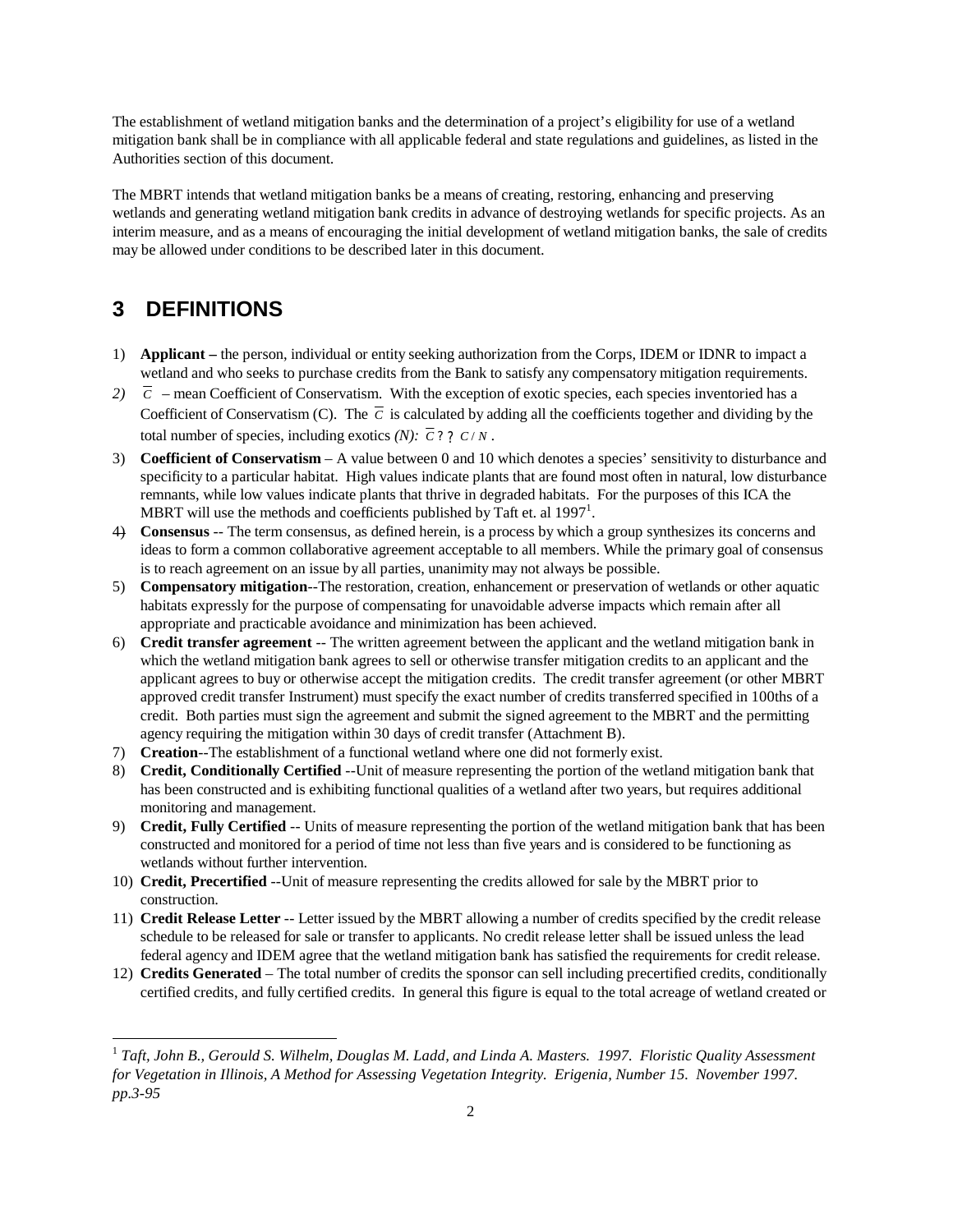restored plus a portion of the wetland acreage enhanced or preserved. No direct credit will be given for upland preservation.

- 13) **Credits Released** -- The number of credits released by the MBRT for sale or transfer to applicants. Credits shall be released by the MBRT in accordance with the wetland mitigation bank Instrument's credit release schedule. The sponsor shall submit an application for credit release that demonstrates that the requirements for credit release have been met. If the MBRT finds the requirements have been met, the lead federal agency shall issue a credit release letter releasing the number of credits in accordance with the credit release schedule.
- 14) **Credits Transferred** -- The number of credits that have been sold or otherwise transferred to applicants. Credits may not be transferred unless they have been released through a credit release letter.
- 15) **Debits** -- The number of credits required by the permitting agency(s) to compensate for unavoidable wetland loss.
- 16) **Department of the Army (DA) Permits**--Authorizations for the excavation and discharge of dredged and/or fill material into the "waters of the United States", including wetlands, issued by the U.S. Army Corps of Engineers pursuant to Section 404 of the Clean Water Act and/or Section 10 of the Rivers and Harbors Act of 1899.
- 17) **Enhancement**--The improvement of functions and values of an existing wetland without altering its habitat type. Enhancement is assumed to provide less than 100% functional improvement compared to restoration or creation. The number of credits generated by enhancement may be less per acre than the number of credits generated by restoration or creation.
- 18) **Growing Season** For the purposes of this agreement the growing season shall be the period indicated in the Soil Survey (NRCS) of the county the wetland mitigation bank is located in*.*
- 19) **Hydroregime** The depth, frequency and duration of saturation, inundation and flooding in a wetland.
- 20)  $I$  The mean coefficient of conservatism  $(\overline{c})$  multiplied by the square root of the total number of species inventoried (N):  $I$  ?  $\overline{C}(\sqrt{N})$ .
- 21) **Jurisdictional waters** Waters of the State, waters of the United States, including wetlands, or both.
- 22) **Land Manager** -- The individual or entity who accepts responsibility for the management of the property after the wetland mitigation bank is successful and the MBRT has released the sponsor from monitoring.
- 23) **Ledger**--Document to be used in the accounting of credits and debits The ledger will be maintained by the sponsor and periodically reviewed by the MBRT.
- 24) **Long-Term Management Plan** -- A plan for the future uses and management of the site. This plan must be approved by the MBRT before the final credit release. The land shall be managed in accordance with the longterm management plan. Long-term uses shall be consistent with the uses allowed in the conservation easement. These management activities shall be funded using the long-term management trust fund.
- 25) **Long-Term Management Trust** -- A trust fund established for the maintenance of the site into perpetuity. The sponsor is responsible for placing enough money into trust to generate, from interest, the annual management budget.
- 26) **Management**--Actions taken within the wetland mitigation bank wetlands, as stipulated by the MBRT or in the wetland mitigation bank Instrument, to establish and maintain desired habitat conditions. Representative management actions include water level manipulations, herbiciding, mechanical plant removal, and prescribed burning.
- 27) **MBRT** The Mitigation Banking Review Team. The MBRT consists of either the Detroit District or the Louisville District, United States Army Corps of Engineers (Corps) and the Natural Resources Conservation Service (NRCS), the Indiana Department of Environmental Management (IDEM), the Indiana Department of Natural Resources (IDNR), the United States Environmental Protection Agency (USEPA), and the United States Fish and Wildlife Service (USFWS).
- 28) **Mitigation Bank**--The geographically and ecologically defined area for the creation, restoration, and enhancement of wetlands from which the applicant can purchase credits to provide required compensatory mitigation to offset unavoidable wetland impacts of their proposed project.
- 29) **Mitigation Bank Instrument**--A written document, which contains specifications pertaining to establishment, operation and maintenance of a wetland mitigation bank. It shall include codification of the goals, objectives, performance standards, and operating procedures of the wetland mitigation bank, and incorporate the relevant terms and conditions of this ICA. Principal types of wetland mitigation bank Instruments are a legally binding agreement between the sponsor and the MBRT or a DA Permit issued to the sponsor.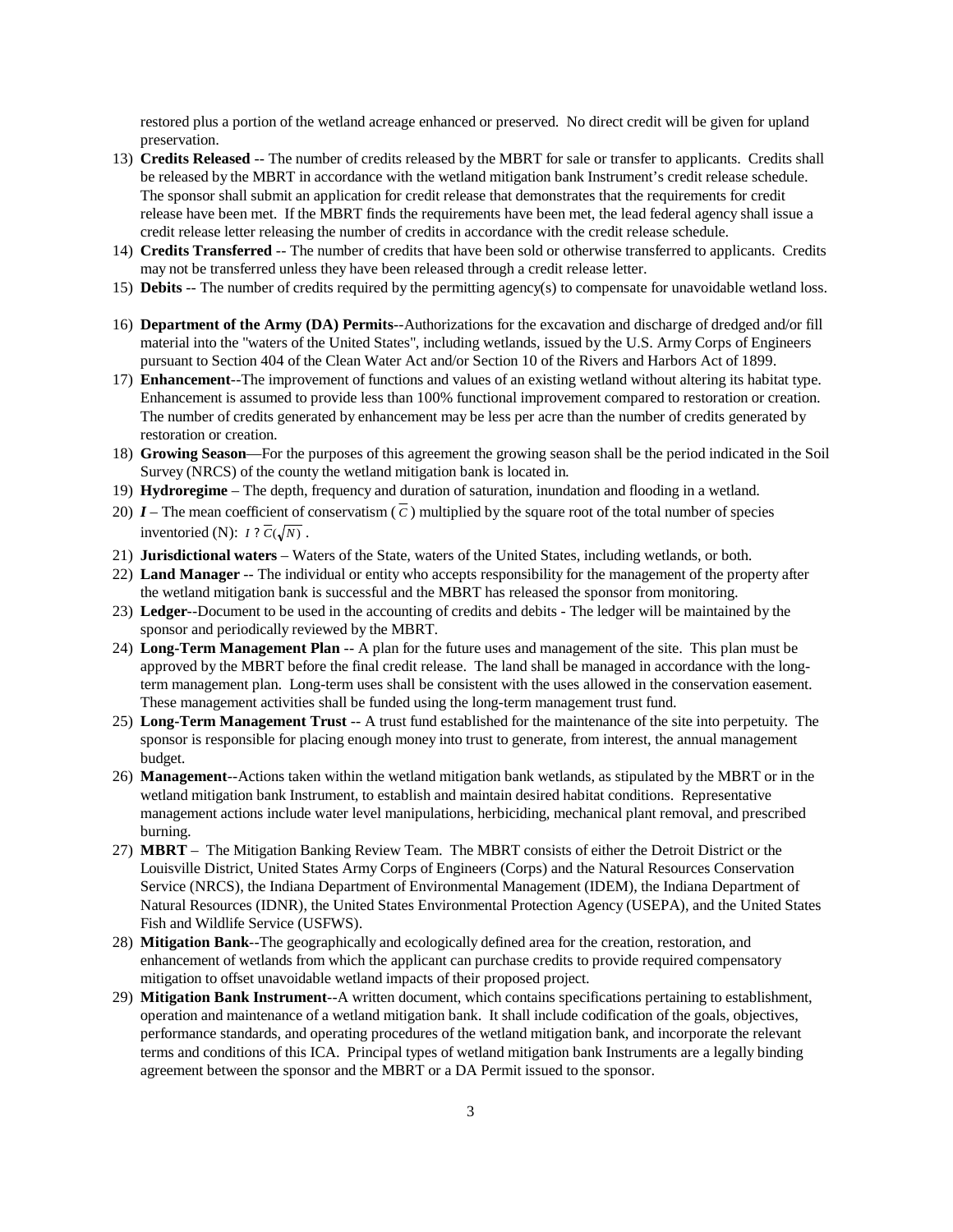- 30) **Monitoring**--A specific program of data collection, by the sponsor, that documents the physical, chemical and biological characteristics of the wetland mitigation bank for the purpose of determining compliance with the performance standards set forth in the wetland mitigation bank Instrument.
- *31) N –*Species richness or the total number of species encountered, including both native and adventive species (exotics).
- 32) **Natural Area** -- For the purpose of this ICA, a natural area shall mean any area in which the prevalent vegetation is native to Indiana and is either unmaintained or maintained for conservation. Mowed areas, impervious areas, graveled or riprap areas, and areas planted or dominated by non-native vegetation are not considered natural areas.
- 33) **Permitting agencies** refers to each agency that has jurisdiction over a specific application to use the Bank as compensatory mitigation for impacts to a wetland. Permitting agencies may include the Corps, NRCS, IDEM or IDNR.
- 34) **Prospectus**--A preliminary plan for a wetland mitigation bank, prepared by a prospective sponsor, and submitted to the lead federal agency for consideration. The plan shall be reviewed and approved by all MBRT members.
- 35) **Restoration** Re-establishment of wetland characteristics and functions at a site where they have ceased to exist.
- 36) **Service Area** The area in which a wetland mitigation bank can reasonably be expected to provide appropriate compensation for impacts to wetlands and/or other aquatic resources. In Indiana this shall mean the area defined as the 8-digit hydrologic unit code as established by the U.S. Geological Survey for the State of Indiana (Attachment A) in which the wetland mitigation bank falls. The only exception to this shall be for the watershed delineated with the hydrologic unit code 05120201; this watershed is divided along a line that runs between the borders of the sub-watersheds 080, 050, and 110 (which lie within the northern portion of the 8-digit watershed code) and the sub-watersheds 020, 090, and 130 (which lie within the southern portion of the 8-digit watershed).
- 37) **Site Development Plan**--A plan for each wetland mitigation bank site that identifies all actions that will be undertaken to generate credits. Representative elements of the site development plan must include plans for site grading, revegetation, erosion control, water control structures, management and monitoring. This plan must be reviewed and approved by the MBRT.
- 38) **Sponsor**  Any public or private entity responsible for establishing and, in most circumstances, operating a wetland mitigation bank.
- 39) **State permit –** A construction in a floodway permit issued by IDNR, a National Pollutant Discharge Elimination System permit issued by IDEM, or any other state authorization regulating impacts to waters of the State other than a Water Quality Certification.
- 40) **Success** Time at which the MBRT considers the site to meet or exceed all performance standards specified in the wetland mitigation bank's Instrument and this ICA.
- 41) **Upland Buffer** -- A contiguous strip of native upland vegetation with slopes no greater than 5%.
- 42) **Upland Inclusions**  Existing, high quality, upland areas preserved, restored and managed as a part of the wetland mitigation bank.
- 43) **Waters of the State**  Those areas subject to state regulatory authority as defined in IC 13-11-2-265.
- 44) **Waters of the United States**--Those areas subject to Corps regulatory authority pursuant to Section 10 of the Rivers and Harbors Act of 1899 and Section 404 of the Clean Water Act.
- 45) **Water Quality Certification**--Certification issued by the Indiana Department of Environmental Management (IDEM) in accordance with Section 401 of the Clean Water Act and state water quality standards.
- 46) **Wetlands**--Areas that are inundated or saturated by surface or groundwater at a frequency and duration sufficient to support, and that under normal circumstances do support, a prevalence of vegetation typically adapted for life in saturated soil conditions. Wetlands generally include swamps, marshes, bogs or other similar areas.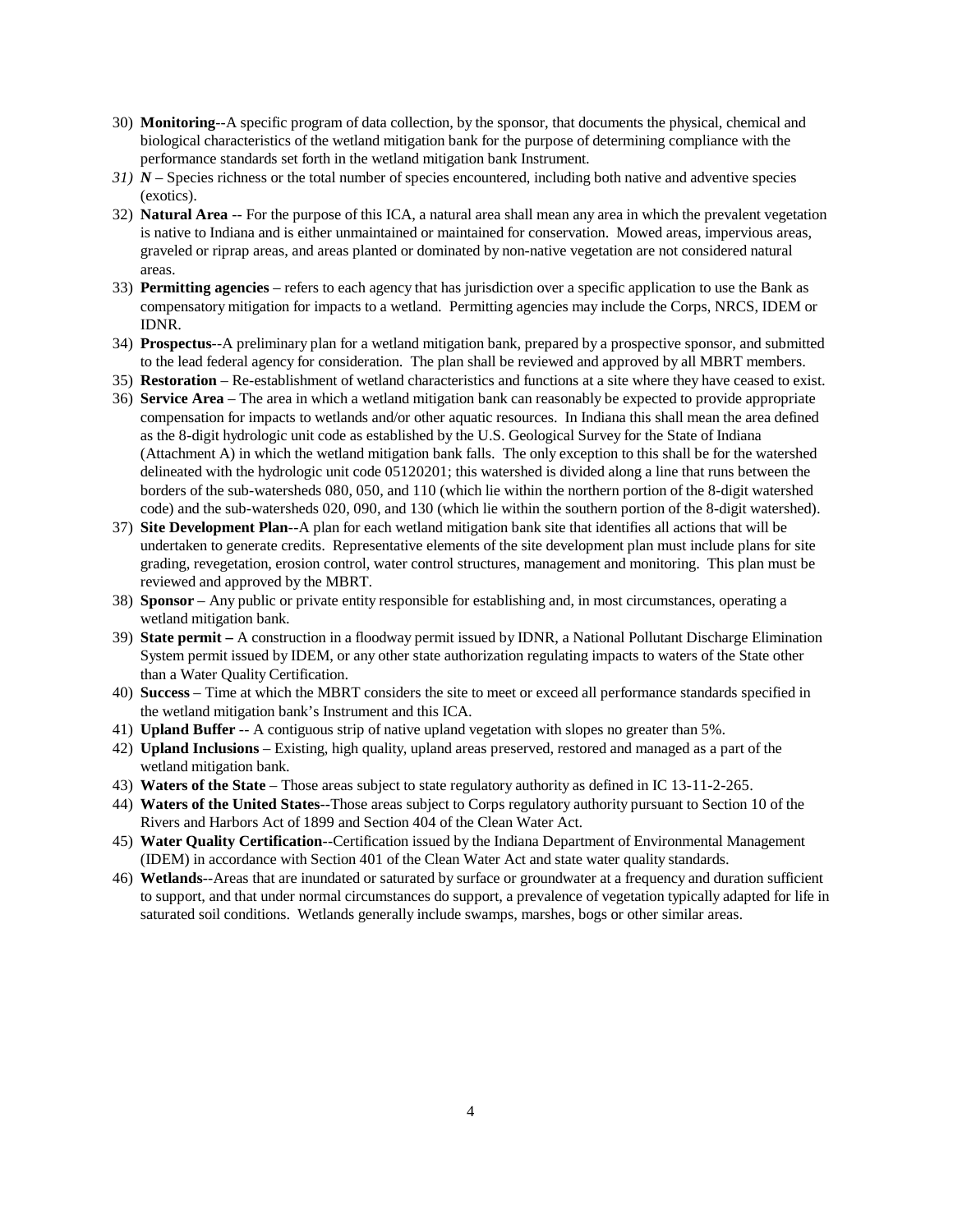# **4 AUTHORITIES**

This agreement does not, in any manner, affect the statutory and regulatory authorities and responsibilities of the signatory parties. The establishment and use of wetland mitigation banks, as described in this document, shall be in accordance with all applicable statutes, regulations, and policies, including the following:

- ? ? Federal Guidance for the Establishment, Use and Operation of Mitigation Banks (60 CFR part 228)
- ?? Clean Water Act (33 U.S.C. 1251 et seq.);
- ? ? Rivers and Harbors Act of 1899 (33 U.S.C. 403);
- ?? Fish and Wildlife Coordination Act (16 U.S.C. 661 et seq.);
- ?? Endangered Species Act (16 U.S.C. 1531 et seq.);
- ?? National Historic Preservation Act of 1966 (16 U.S.C. 470 et seq.)
- ? ? Interim Final Rule Highly Erodible Land and Wetland Conservation (7 CFR Part 12)
- ? ? Final Rule for Regulatory Programs of the Corps of Engineers (33 CFR Parts 320-330);
- ? ? Guidelines for Specifications of Disposal sites for Dredged and Fill Material (40 CFR Part 230) (Section 404 (b) (1) Guidelines) ;
- ? ? Memorandum of Agreement Between the U.S. Environmental Protection Agency and the Department of the Army Concerning Determination of Mitigation under the Clean Water Act, Section 404(b)(1) Guidelines, 1990;
- ? ? Water Pollution Control Laws (IC 13-18)
- ? ? Permits (IC 13-15)
- ? ? Indiana Flood Control Act (IC 14-28-1)
- ? ? Indiana Navigable Waterways Act (IC 14-29-1)
- ? ? Department of Environmental Management (IC 13-13)
- ? ? Powers and Duties of Department of Environmental Management and Boards (IC 13-14)
- ? ? Lakes Preservation Act (IC 14-26-2)
- ?? Lowering of Ten Acre Lakes Act "Ditch Act" (IC 14-26-5)
- ? ? Nongame and Endangered Species Conservation (IC 14-22-34)
- ? ? Indiana Water Quality Standards (327 IAC 2)
- ? ? NPDES regulations (327 IAC 5)

# **5 CONSIDERATIONS IN ESTABLISHMENT AND USE OF MITIGATION BANKS**

The establishment of wetland mitigation banks within the State of Indiana shall be subject to consensus approval by the MBRT. As wetlands are created or restored, credits are established and these areas become "jurisdictional waters." Applicants proposing to impact wetlands that currently demonstrate high quality functional characteristics will rarely be allowed to use a wetland mitigation bank to provide compensatory mitigation for the impact if the wetlands: have important hydrologic functions which, if altered, would have a significant adverse effect on the source, quality, or seasonal distribution of surface and/or groundwater supply of important habitats; provide important habitat for federal or state listed endangered or threatened species; provide important breeding, foraging, or resting areas for migratory birds or other wetland-dependent wildlife; have high quality natural communities indicating undisturbed natural conditions; or are a rare and unique resource in the state (e.g., fens, bogs, cypress swamps, dune/swales). A more detailed description of these high quality wetland communities may be obtained from the IDNR, Division of Nature Preserves.

If a DA Permit is needed in order to construct or restore wetlands on the wetland mitigation bank site, the Corps will follow normal procedures, which may include a full public interest review. If a permit is not needed to establish wetland mitigation bank credits, the lead federal agency will issue a Public Notice for a full public interest review.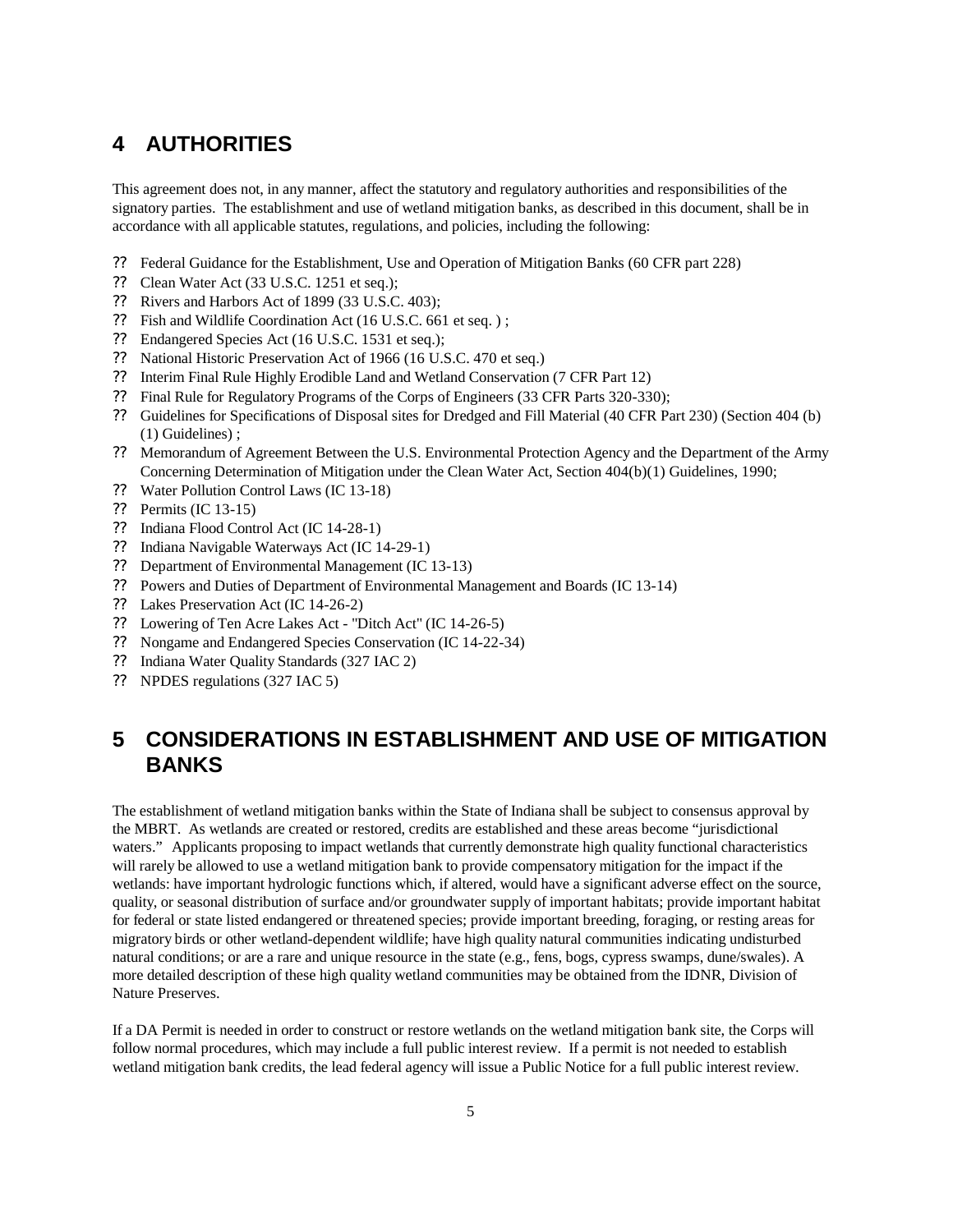#### *5.1 GENERAL GUIDELINES FOR USAGE OF A BANK BY AN APPLICANT*

Using permit review procedures set forth in Section 404 of the Clean Water Act and in 33 CFR parts 320 to 330, the lead federal agency will conduct project evaluations and will determine the level of mitigation required and whether the applicant is eligible to use a wetland mitigation bank. Additionally, IDEM and IDNR shall follow their normal review procedures and determine the level of mitigation required and whether the project is eligible to use a wetland mitigation bank for purposes of issuing Section 401 Water Quality Certification or other applicable state permits. It is the MBRT's goal to replace functions performed at the impact site; functions may include: fish and wildlife habitat, floodwater storage, water quality improvement, floral diversity, erosion control, aesthetic and recreational activities, etc. The following general guidelines will be used by the agencies in determining whether it is appropriate for an applicant to buy credits from a wetland mitigation bank in lieu of providing on-site compensatory mitigation:

- 1) It is intended that wetland mitigation banks be used primarily to mitigate wetland impacts associated with projects that, individually, affect relatively small acreage of moderate to low value wetlands. In most cases, these will be projects which, with mitigation, currently qualify for Corps General Permits.
- 2) In compliance with Section 404(b)(1) guidelines of the Clean Water Act, avoidance and minimization of impacts to wetlands must be reflected in the application for a permit or Water Quality Certification when an applicant proposes purchasing credits from a wetland mitigation bank.
- 3) On-site compensatory mitigation will be required over the use of purchasing wetland mitigation bank credits for projects where it is determined that replacing wetlands on-site is appropriate considering the landscape functions and probability of mitigation success; conversely, wetland mitigation banking may be appropriate where on-site mitigation would only produce low functional wetlands or the mitigation would be prone to failure.
- 4) It is the goal of the signatory agencies that project impacts be mitigated at wetland mitigation bank sites located within the same watershed or specified service area near the project site. For the purposes of this ICA, the service areas are defined using the attached 8-digit watershed code for the State of Indiana as delineated by the U.S. Geological Survey (Attachment A). In the event that project impacts are allowed to be mitigated outside the watershed/service area, higher credit ratios may be required.

#### *5.2 WETLAND MITIGATION BANK ESTABLISHMENT SITE SELECTION CRITERIA*

The following criteria shall be considered in evaluating and approving wetland mitigation bank sites and their development plans. Failure to meet any of these criteria may be, depending on circumstances, grounds for rejection of the wetland mitigation bank site. The site shall:

- 1) Be owned or under the full control of the sponsor;
- 2) Not contain prior recorded easements that the MBRT determines would adversely affect the maintenance of the wetland mitigation bank as a wetland in perpetuity.
- 3) Contain a majority of drained or hydrologically modified hydric soils, recognizing that restoration of former wetlands is a preferred form of mitigation;
- 4) Not include conversion of moderate or high quality uplands for the creation of wetlands;
- 5) Have no high quality wetlands or uplands that would be adversely affected by the construction or restoration work;
- 6) Following construction, be surrounded by at least a 50'-wide, upland buffer on all borders except where the mitigation site meets a water body, another wetland, or a natural area. Upland buffers must be vegetated with species native to that region of Indiana. Natural upland inclusions are also encouraged;
- 7) Be situated in a manner that adequate self-sustaining hydrology can be ensured;
- 8) Contain no known hazardous waste or solid waste, a survey of which, included as part of a Phase I assessment, must be conducted by qualified personnel (ASTM-1528).
- 9) Have adjacent land uses and zoning designations compatible with the goals of the wetland mitigation bank;
- 10) Following construction, support wetland-dependent species assemblages similar to those in natural areas in abundance, complexity and diversity including macroinvertebrates, reptiles, amphibians, mammals and bird species.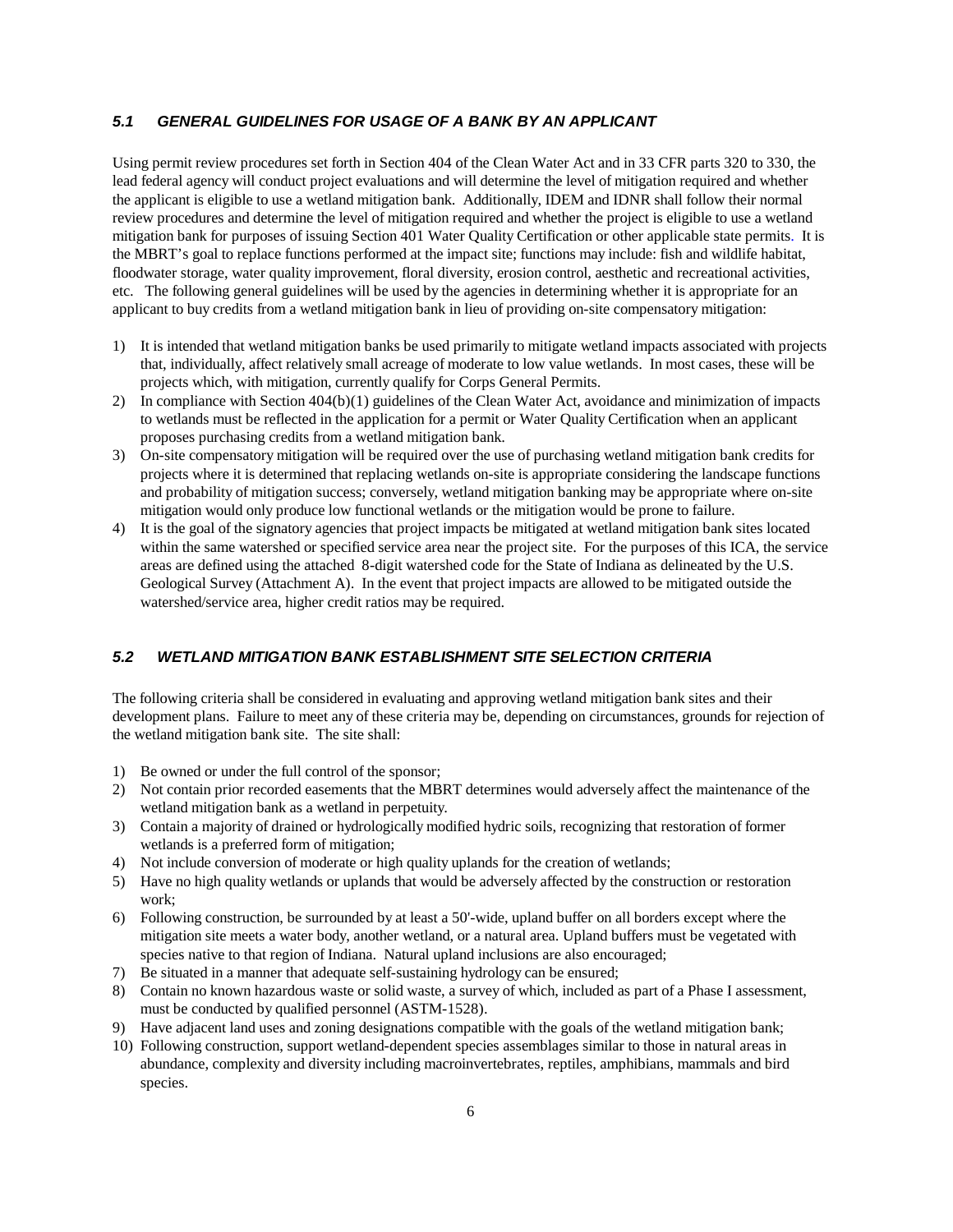- 11) Following construction, support wetland plant communities similar to those in natural areas in cover, complexity and diversity.
- 12) Following construction, have all man-made grades steeper than 5% located outside of the buffer area, with the exception of impoundment structures. Other exceptions may apply if the sponsor can show that steeper slopes are indicative of the natural areas the wetland mitigation bank is designed to emulate (e.g., dune/swale, seep slope).
- 13) Include at least 25 acres of wetland restoration, creation, enhancement or a combination of the three.
- 14) In addition, the development of a wetland mitigation bank site shall not adversely affect Federally or State listed threatened or endangered species or their critical habitat areas.

Each wetland mitigation bank site shall be selected and managed to utilize the natural water storage functions of wetlands. Flood control and/or stormwater detention shall not be the purpose for constructing a wetland mitigation bank. The extent to which flood control/stormwater detention is provided by a wetland mitigation bank site should be determined on a case-by-case basis by the MBRT. The MBRT may allow routing of stormwater into the wetland mitigation bank if the water will not have a negative effect. The MBRT may require treatment of stormwater inputs.

For the purpose of this ICA, emphasis will be placed on the replacement of wetland acreage, type (in-kind replacement), and functions. Therefore, the preferred method of generating credits will be the restoration of former wetlands. Creation of new wetlands, which will result in a net gain of wetland acreage on the wetland mitigation bank site, may be considered. Wetland enhancement and preservation as a means of generating wetland mitigation bank credits will be considered on a case-by-case basis. The appropriate functions and values assessment methodologies and credit ratios will be determined for each site through consultation with the MBRT. The preservation of existing wetlands can be considered for mitigation credit in exceptional situations, such as cypress swamps, bogs, fens, and dune/swales. Also, the MBRT may give partial credit for preservation when preservation is not the sole source of credit generation and the sponsor has demonstrated that the preservation will augment the functions of the wetland mitigation bank as a whole.

### *5.3 BANK OWNERSHIP AND CONSERVATION EASEMENT*

A wetland mitigation bank may be publicly or privately owned. The wetland mitigation bank may be incorporated as for-profit or not-for-profit. If the wetland mitigation bank is incorporated, it must be incorporated in the State of Indiana. Publicly owned refers to ownership by any municipal, county, regional, State or Federal governmental entity.

All land, including associated upland, which is part of the wetland mitigation bank shall be protected in perpetuity from future development by a permanent conservation easement. The conservation easement must set forth the longterm uses planned for the site. Following the review and approval of the conservation easement by the MBRT, the sponsor must record the easement with the appropriate county recorders office, attach it to the abstract of title, and provide a certified copy of the recording to IDEM and the lead federal agency prior to the MBRT authorizing any credit release. The easement will remain on file with the lead federal agency.

Transfer or sale of the wetland mitigation bank or conservation easement may occur to any party willing and financially capable of abiding by the terms and conditions of the wetland mitigation bank Instrument and this ICA. Any such transfer must first receive written approval from the MBRT.

#### *5.4 INITIAL PLANNING AND PROSPECTUS DEVELOPMENT*

The individual or entity proposing to sponsor the establishment of a wetland mitigation bank may choose to hold informal discussions with the MBRT. These discussions would serve to acquaint the sponsor with the legal, regulatory, and ecological background relevant to wetland mitigation banking and to provide procedural guidance. The prospective sponsor will be informed that a formal request, in the form of a prospectus, for the establishment of a wetland mitigation bank must be made to the lead federal agency. The prospectus must also include the DA permit application and state permit applications, if required. The purpose of the prospectus is to provide sufficient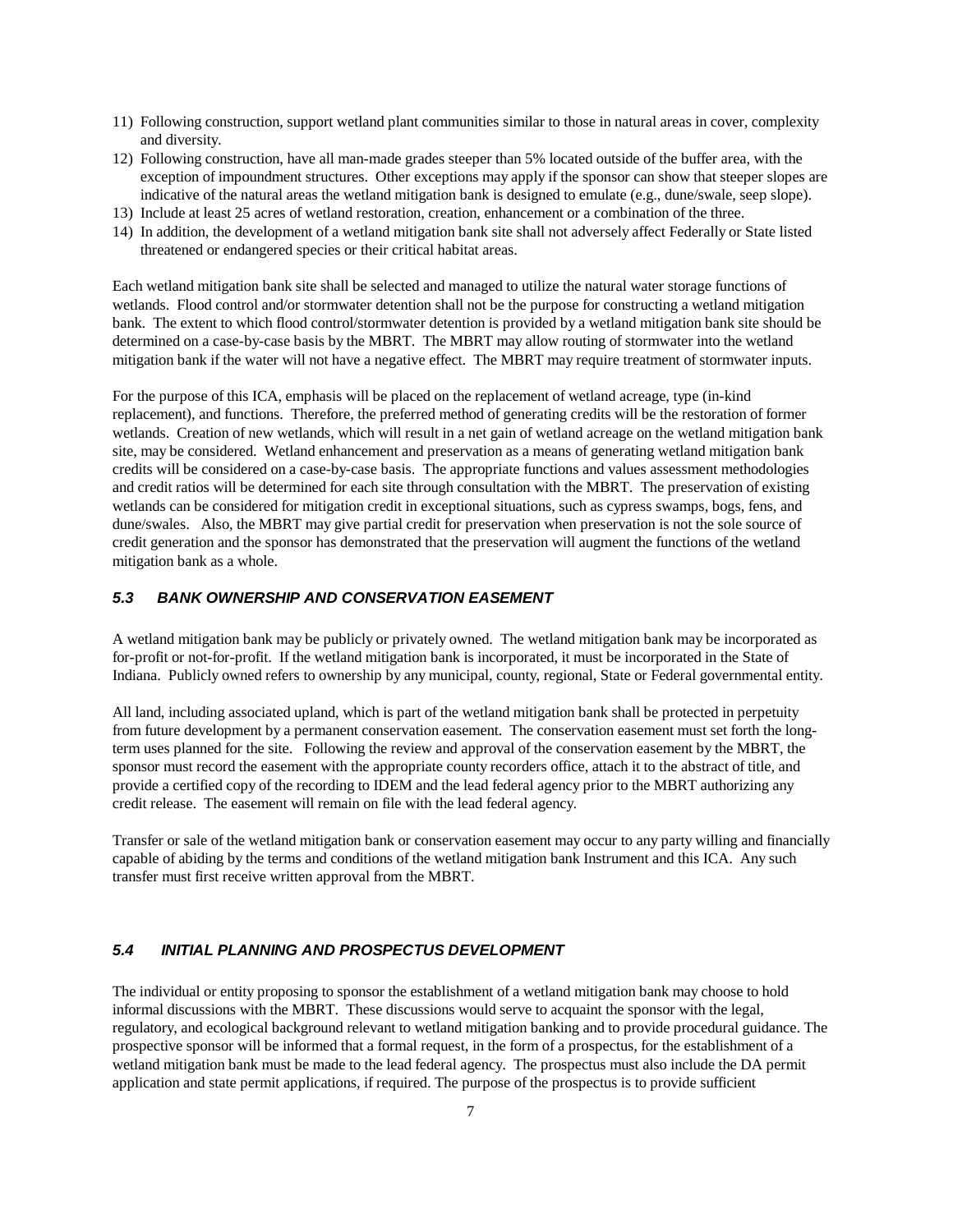information to determine whether the general considerations and site evaluation criteria of the ICA are met. The prospectus will become the basis for the wetland mitigation bank instrument and must contain the following:

- 1) Bank location and size;
- 2) Title Search and legal description of the property;
- 3) A copy of all easements recorded on the wetland mitigation bank site;
- 4) A delineation of any waters of the State and waters of the United States including any wetlands that may exist within the proposed wetland mitigation bank site;
- 5) Type of wetland mitigation bank (i.e., whether single client, general use, market oriented, etc.);
- 6) Method of credit generation; (i.e., restoration, creation, enhancement or preservation);
- 7) Proposed credit release schedule;
- 8) Proposed performance standards;
- 9) Rationale for the types of wetlands chosen for development;
- 10) A statement concerning the wetland restoration viability at the proposed location; this must include a description of the surrounding land use and a review of local zoning, development, and transportation plans;
- 11) A general site plan showing the location of all existing and proposed wetlands (by wetland type), open water areas, waterways, inlets, outlets, upland habitats, roads, trails, structures, utilities, and any other existing and proposed site improvements (including future uses of the site);
- 12) A preliminary construction plan and schedule of completion. This shall include preliminary administrative, management, monitoring and financial plans. The sponsor's financial plan must demonstrate that the long-term management trust will guarantee the wetland mitigation bank's maintenance in perpetuity whether through continual ownership or by conveyance to a public or private agency that will assume the responsibility of the wetland mitigation bank;
- 13) A list of all adjacent property owners including complete name and address;
- 14) The name of the entity that will agree to issue the performance bond and/or irrevocable letter of credit; and
- 15) Articles of incorporation for the wetland mitigation bank, if appropriate.

### 5.4.1 APPLICATION

If a DA permit is required for the initial wetland mitigation bank development, the sponsor must submit a DA permit application and a prospectus to the appropriate Corps district and must apply for any necessary state permit or Water Quality Certification. If no permit is required, only a prospectus must be submitted to the appropriate Corps district. Upon receipt of an application and/or prospectus, the Corps will begin the public interest review including the issuance of a public notice soliciting comments on the application and/or prospectus from Federal, State and local agencies, the adjacent property owners and the general public.

The MBRT shall conduct site inspections of the proposed wetland mitigation bank. A letter of response to the prospectus indicating the wetland mitigation bank's feasibility will then be prepared by the lead federal agency with the MBRT's consensus, based upon observations made during the site visits, consultations and upon review of comments received from the public.

The formal request to the Corps for establishment of a wetland mitigation bank shall include:

- 1) A DA permit application to conduct any work within existing waters of the United States that is necessary to establish the wetland mitigation bank. If no DA permit is needed, no application need be submitted;
- 2) Application for Water Quality Certification or State Permit if one is required; and
- 3) A copy of the previously described prospectus.

# **6 DETAILED PLANNING STAGE**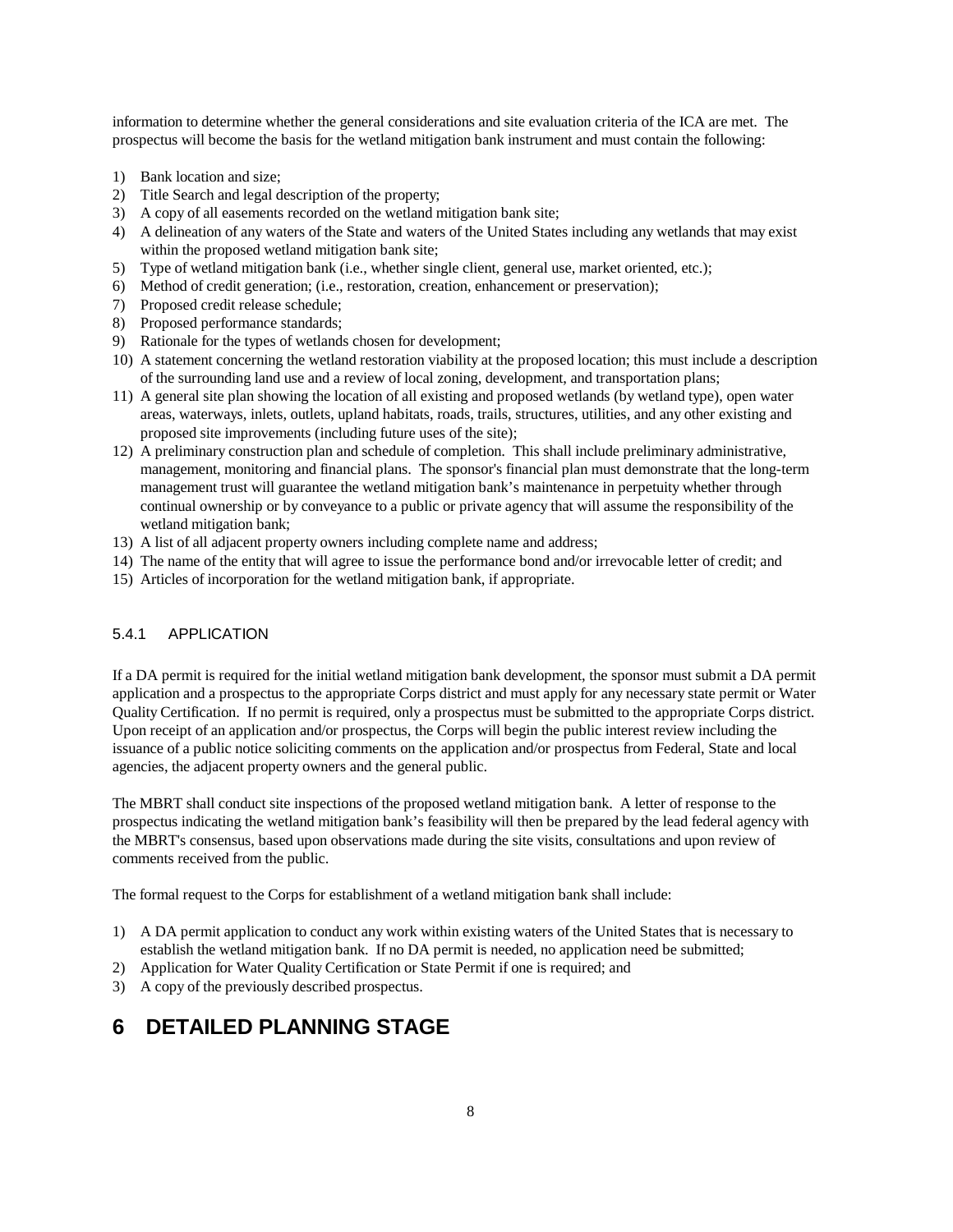This is the final planning stage leading to the issuance of a permit or signatory approval from the MBRT. Each wetland mitigation bank must submit, to the MBRT for approval, a site development plan that identifies and incorporates to the maximum extent practicable:

- 1) Diverse aquatic and supporting landscapes (these may include, shallow open water, riparian wetlands, deep and shallow marshes, floodplain forest, wet meadows and prairies, and upland inclusions and buffers) which are interrelated so as to maximize wetland functions and values;
- 2) Diverse wildlife habitats;
- 3) Associated upland buffer areas contiguous to the wetlands to protect the wetlands from potential adverse effects of adjacent land use, specifying the width and area (acres) of all buffer zones;
- 4) Wetland functions which will be created or enhanced;
- 5) Plant species native to the area;
- 6) The type and source of soils;
- 7) The means for establishing the appropriate hydrology, including adequate storage for flood control, flow distribution, and water quality management;
- 8) Design, maintenance, and monitoring procedures that minimize energy needs, human intervention, cost, weed and pest control, including burnings. Monitoring procedures generally include vegetation transects, shallow groundwater monitoring arrays, delineations, mapping, etc.
- 9) A table of the wetland mitigation bank proposed acreage by wetland type, open water, upland habitat, roads, structures, etc.
- 10) Cross sections of the property showing at a minimum existing surface elevations, future surface elevations, existing seasonal high water table, future seasonal high water table, outlet control elevation, emergency outfall elevations, inlet elevations, berms, dams or other structures etc.
- 11) A map which shows areas by vegetation communities and planned hydroregime.

# **7 BANK OPERATION**

#### *7.1 GENERATING AND CERTIFYING CREDITS*

Banking credit can be generated as follows:

- 1) Restoration: one acre of wetland restoration generates one wetland mitigation bank credit.
- 2) Creation: one acre of wetland creation generates one wetland mitigation bank credit.
- 3) Enhancement/Preservation: Partial credit (specified in a mitigation bank instrument) can be generated for permanent enhancement such as improving the hydrology of an existing degraded wetland site. Credit may be given when existing wetland and or other aquatic resources are preserved in conjunction with restoration, creation or enhancement activities and it is demonstrated that the preservation will augment the functions of the restored, created or enhanced aquatic resource. Such augmentation may be reflected in the total number of credits available from the wetland mitigation bank. Credits generated through wetland enhancement or preservation will be determined by the MBRT on a case-by-case basis.
- 4) The inclusion of upland and deepwater habitat within a wetland mitigation bank may be inadvertent (e.g., due to topographic position and real estate considerations) or planned to enhance certain wetland functions. No direct mitigation credit would be accorded for such areas unless beneficial effects can be clearly demonstrated. Note that the inclusion of upland areas may substantially increase diversity and may therefore significantly increase "I" values in the Floristic Quality Assessment.

### 7.1.1 MITIGATION BANK CREDITS- PERFORMANCE STANDARDS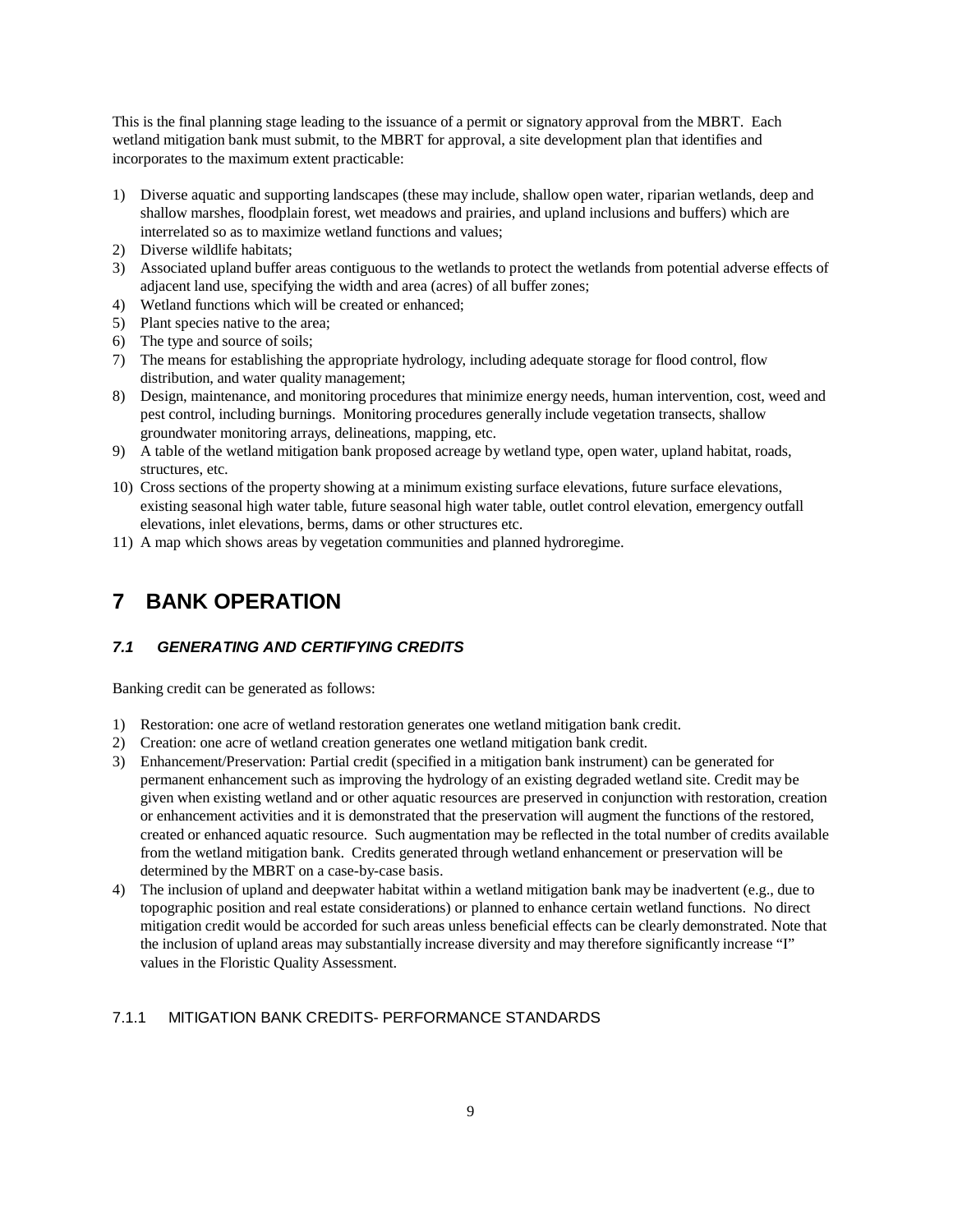Wetland mitigation bank credits shall be generated as wetlands are created, restored, enhanced or preserved on the wetland mitigation bank site. Credits shall be fully certified by the MBRT when the site conforms to the following performance standards:

- 1) Wetlands created or restored for credit shall meet the criteria outlined in the Corps of Engineers' Wetland Delineation Manual (Technical Report Y-87-1).
- 2) At least 80 percent of the planted/seeded species are alive and present following the fifth full growing season. The planting and seeding must conform to the approved construction plans.
- 3) The wetland plant communities must be free of the invasive non-native species purple loosestrife (*Lythrum salicaria*) and common reed (*Phragmites australis*).
- 4) All attempts should be made to eliminate all non-native invasive species, including reed canary grass (*Phalaris arundinacea*) and Eurasian water-milfoil (*Myriophyllum spicatum*), from all areas of the wetland mitigation bank including the preservation areas, upland buffers, and upland inclusions. The site shall be surveyed annually for non-native species presence. Presence of the above species may result in an extension of the monitoring period to monitor the effectiveness of the control measures and gauge the rate of infestation. The MBRT may allow the final release of credits if either the infestation is eliminated or sufficient funding is provided in the long-term management trust to control the non-native/nuisance species.
- 5) The total of native perennial species within each wetland plant community constitutes at least 50 percent cover within two (2) years after planting or seeding and 80 percent cover within five (5) years. Alternative standards for specific wetland habitats (e.g., the diversity of wetland species) may be developed on a case-by-case basis.
- 6) Additional performance standards will be specified in the wetland mitigation bank's Instrument based on the goals of that particular wetland mitigation bank.

If at the end of five (5) years of monitoring, any of the above standards are not met, the sponsor or the authorized agent of the wetland mitigation bank shall submit a plan to the lead federal agency which outlines all corrective measures to be taken based on the ecological conditions of the site. Management activities shall continue until all standards are met and verified by the MBRT. Any corrective measures proposed must be approved by the MBRT before the work is initiated by the sponsor.

### *7.2 MITIGATION BANK CREDIT RELEASE*

Credits shall be released only through a letter of credit release. The letter of credit release shall be issued only after the MBRT has reviewed the wetland mitigation bank's application for credit release and concluded that the wetland mitigation bank has met the requirements for credit release as specified by the wetland mitigation bank's Instrument and this ICA. Credit release will commence as per a credit release schedule incorporated in the mitigation bank instrument. This schedule will be drafted on a case-by-case basis for the purpose of minimizing the risk associated with precertified credit sales. These schedules shall be flexible so as to encourage innovation while reducing risk of a net loss of wetland acreage or function but will be governed by the following guidelines:

- 1) Up to 30% of the wetland mitigation bank's available credits may be released after the following criteria have been met:
	- a) The escrow account, performance bond or irrevocable letter of credit has been secured by the sponsor and approved by the MBRT as described under the Financial Assurances section.
	- b) The conservation easement has been approved by the MBRT and recorded with the appropriate county recorder's office and a copy sent to the lead federal agency and IDEM.
	- c) The wetland mitigation bank Instrument has been signed by each member of the MBRT.
- 2) At least 50% of the credits generated may not be sold until the performance standards have been met unless provisions have been made for incremental release of credits based on the achievement of interim performance standards set forth in the Instrument.

### *7.3 MITIGATION BANK CREDIT SALES*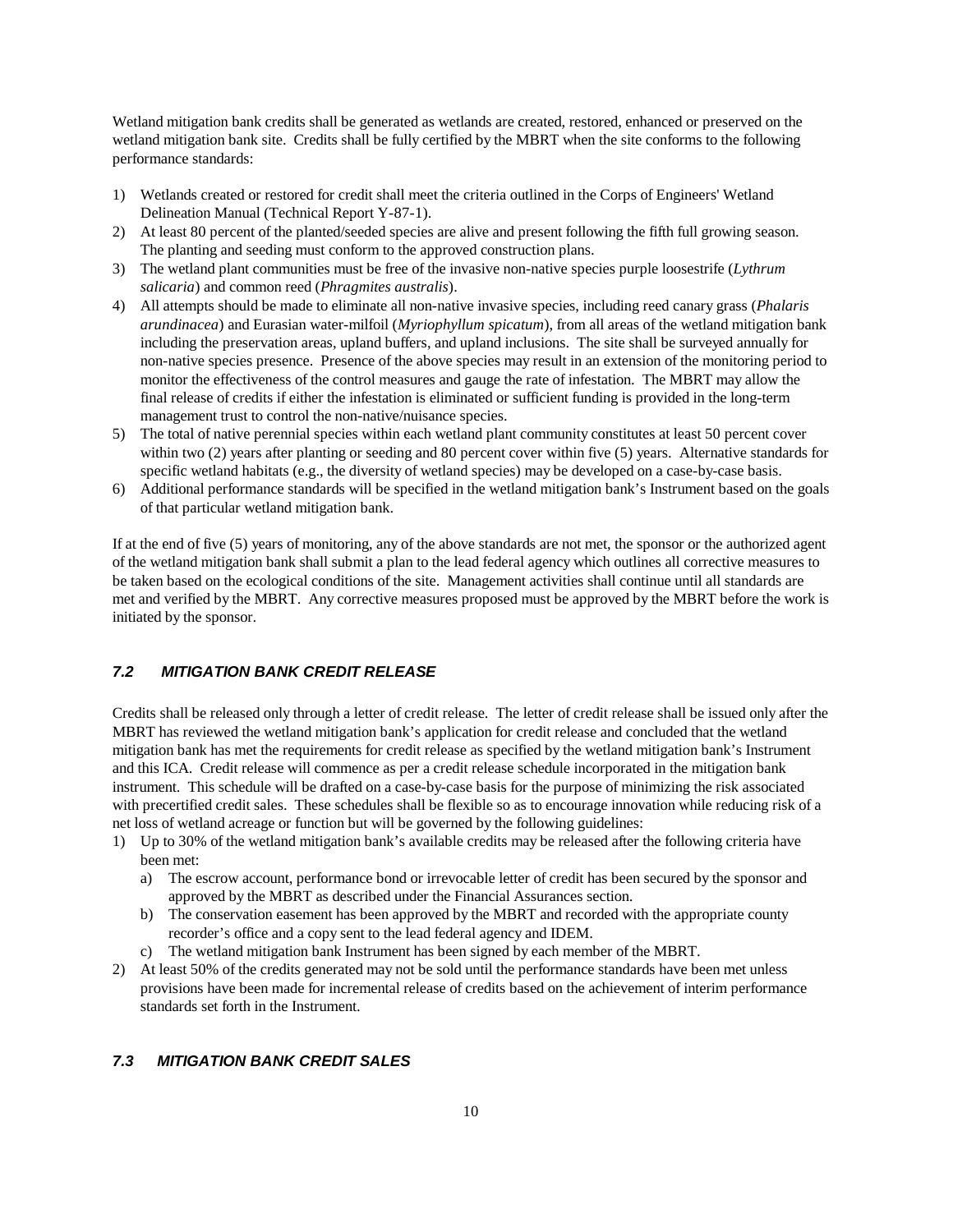### *7.3.1 FLORISTIC QUALITY THRESHOLD*

The purpose of the Floristic Quality Threshold is to create an incentive for better quality mitigation by rewarding efforts based on performance, while allowing the sponsor flexibility. This is accomplished by comparing the floristic quality of the wetland mitigation bank to the floristic quality of the individual impact sites wanting to use the wetland mitigation bank. The Floristic Quality threshold is not meant to take the place of other tools used by the permitting agencies to determine if the wetland mitigation bank compensates for the functions lost through the permitted loss.

- 1) Precertified credits may be used as compensation for impacts to degraded wetlands ( $\overline{c} \le 2$ ,  $I \le 12$ ).
- 2) Conditionally certified and fully certified credits may be used as compensation for impacts which are the same floristic quality or lower floristic quality than the wetland mitigation bank itself. An impact site is qualified to use the wetland mitigation bank if the impact site's " $\overline{C}$ " and "I" values are less than the wetland mitigation bank's threshold values described below.
	- a) The Bank's floristic quality shall be determined by using the Floristic Quality Assessment Method<sup>2</sup> over the course of the monitoring period (Exhibit G). All portions of the Bank, including uplands, shall be used in calculating the threshold.
	- b) The threshold shall be calculated by averaging the " $\bar{c}$ " and "I" for the last two years of monitoring (i.e. if monitored for five years then the threshold shall be the average of year four and year five, if monitored for seven years then the threshold shall be the average of year six and year seven). All portions of the wetland mitigation bank, including any upland buffers or inclusions, shall be used in calculating this threshold.
	- c) The sponsors may choose to monitor for Floristic Quality outside the monitoring period in hopes of increasing their Floristic Quality Threshold.
	- d) The impact site's floristic quality shall be determined using an informal inventory method in which a competent botanist transects each macrophyte community planned for impact and records every plant species he or she encounters. The botanist is to continue until each additional unit of effort results in less than a ten percent increase in total species richness. The " $\bar{c}$ " and "I" values for the impact wetland shall be calculated from this list.
	- e) The permitting agencies may, at their discretion, allow an applicant to use a wetland mitigation bank if the impact site's  $\overline{C}$  is no more than 0.5 point greater than that of the wetland mitigation bank, and the impact site's "I" value is no more than 5.0 points greater than that of the wetland mitigation bank.

### 7.3.2 SALE OF CREDITS

1

Upon authorization of the wetland mitigation bank through the issuance of a DA permit and/or interagency agreement, the sale of wetland credits and the creation or restoration of wetlands and buffers may commence. The Wetland mitigation bank credits may be sold for compensatory mitigation purposes in accordance with the following conditions:

- 1) The sponsor may sell credits as they are released by the MBRT. Credits may only be sold to applicants who have received authorization to use the wetland mitigation bank via the appropriate permits and/or certification. Both the sponsor and the applicant shall submit a signed credit transfer agreement (Attachment B) and all applicable regulatory Instruments requiring the mitigation and authorizing the use of the wetland mitigation bank (i.e., a signed 404 permit, 401 certification, NPDES permit, construction in the floodway permit) to the lead federal agency and the agency requiring the mitigation to document that the debiting action has been completed.
- 2) Certified credits may be sold at market value.
- 3) The sponsor shall keep a ledger and provide the lead federal agency records that can be audited to ensure that credits transferred are used only once. All records must be available for any member of the MBRT to review.

 $2^2$  Taft, John B., Gerould S. Wilhelm, Douglas M. Ladd, and Linda A. Masters. 1997. Floristic Quality Assessment for Vegetation in Illinois, A Method for Assessing Vegetation Integrity. Erigenia, Number 15. November 1997. pp.3-95.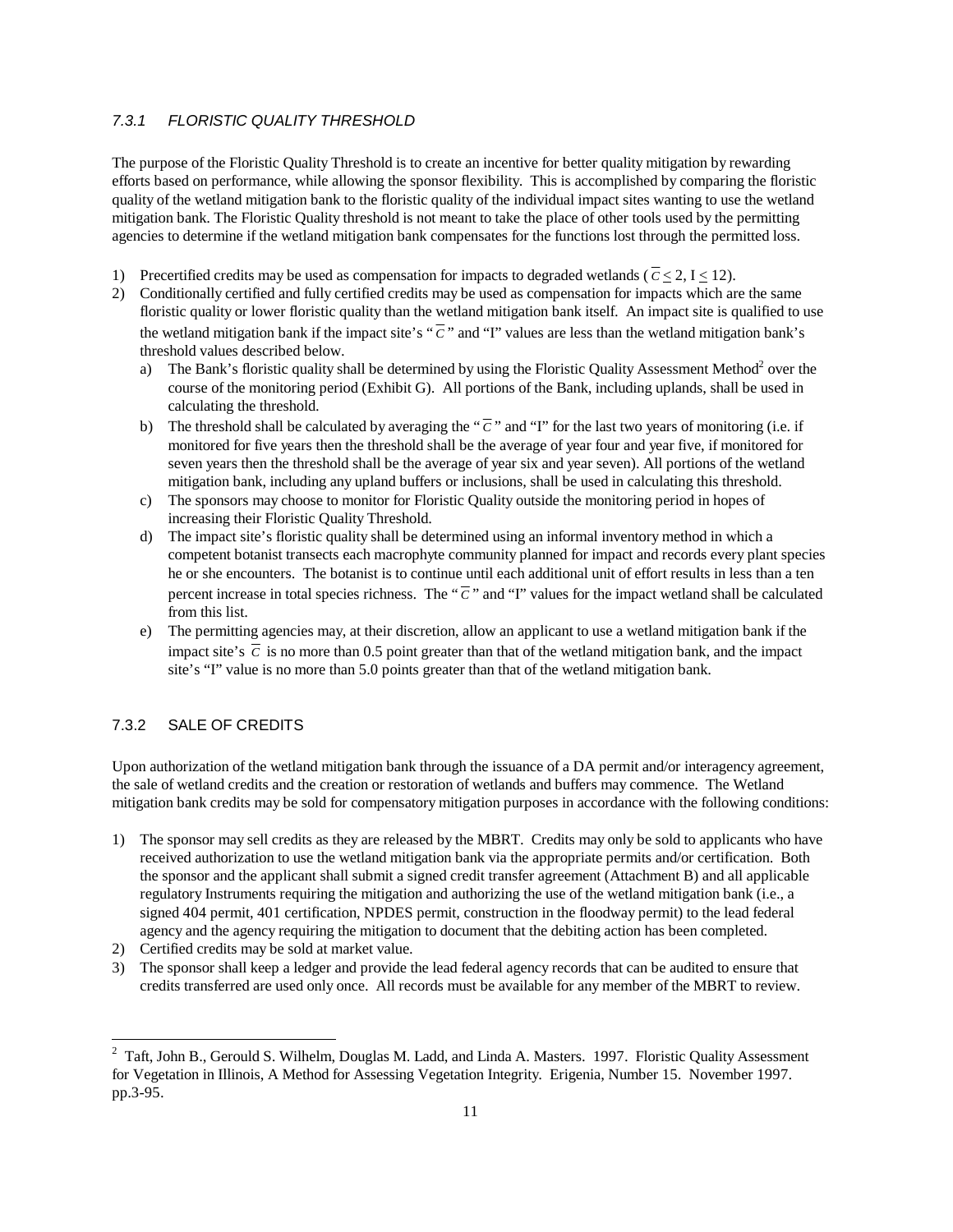4) Within two years of the first precertified credit sale, the sponsor must construct enough of the wetland mitigation bank to compensate for the total number of precertified credits allowed by the wetland mitigation bank's Instrument. The sponsor must complete physical construction of the entire wetland mitigation bank, including seeding and/or planting, within five years of the first credit sale. A more in-depth schedule shall be required in each Instrument. The MBRT may grant construction delays for legitimate reasons such as unfavorable weather conditions. Slow credit sales shall not be considered adequate reason for construction delays.

#### 7.3.3 PURCHASE OF CREDITS

In accordance with the rules governing the sale of credits as previously described, credits may be acquired by applicants as compensatory mitigation to offset unavoidable wetland losses on the following basis:

- 1) In cases where wetland mitigation banking credits are based on created or restored wetlands and are being acquired within the same watershed/service area as the wetland mitigation bank site, the following criteria will serve as guidelines However, actual mitigation ratios will be determined on a case-by-case basis:
	- a) If the wetland credits are fully certified by the MBRT, a minimum of one (1) credit shall be acquired for every acre of wetland compensatory mitigation required. Mitigation requirements may be split between credit purchases at the wetland mitigation bank and other mitigation alternatives as determined by the permitting agencies.
	- b) If the wetland credits are either precertified or conditionally certified, or are sought from outside the watershed/service area of the wetland mitigation bank, more credits will likely be required.
- 2) If credits are based on enhancement or preservation, the MBRT shall establish the number of credits generated by the wetland mitigation bank.
- 3) The appropriate permitting agency (i.e., Corps, IDEM, IDNR, etc.) may allow an applicant to mitigate at a lower mitigation ratio than normally required of conventional mitigation if the wetland mitigation bank has been constructed and has met all performance standards before the impacts occur. In no case shall this ratio be less than 1:1 (wetland mitigation bank credit: impact acres).

The sponsor shall keep a ledger of all credits generated, their certification status (i.e., precertified, conditionally certified, fully certified), permittee name, the applicable permit/certification numbers, the amount of the debit, and the type of credit if applicable (e.g., depression, forest, etc.). This ledger shall be made available to the MBRT through the lead federal agency anytime upon request. The sponsor shall notify the lead federal agency after each transaction. This notification shall include an updated copy of the bank ledger. The sponsor shall provide an annual summary to all members of the MBRT.

#### 7.3.4 MITIGATION BANK SERVICE AREA

Credits from a wetland mitigation bank may be sold to mitigate for wetland impacts within the wetland mitigation bank's service area. The service area is the area in which the wetland mitigation bank can reasonably be expected to replace the uses of the wetland to be impacted and provide appropriate compensation for impacts to wetlands and/or other aquatic resources. The service area shall be the 8-digit watershed (as delineated by the U.S. Geological Survey) in which the wetland mitigation bank is located. The only exception to this shall be for the watershed delineated with the hydrologic unit code 05120201; this watershed is divided along a line that runs between the borders of subwatersheds 080, 050, and 110 (which lie within the northern portion of the 8-digit watershed code) and the subwatersheds 020, 090, and 130 (which lie within the southern portion of the 8-digit watershed). The appropriate permitting agency (e.g. IDEM, IDNR, Corps, etc.) may approve utilization of the wetland mitigation bank for impacts outside the service area to comply with that agency's compensatory mitigation requirements if greater ecological or water quality benefits can be derived from doing so.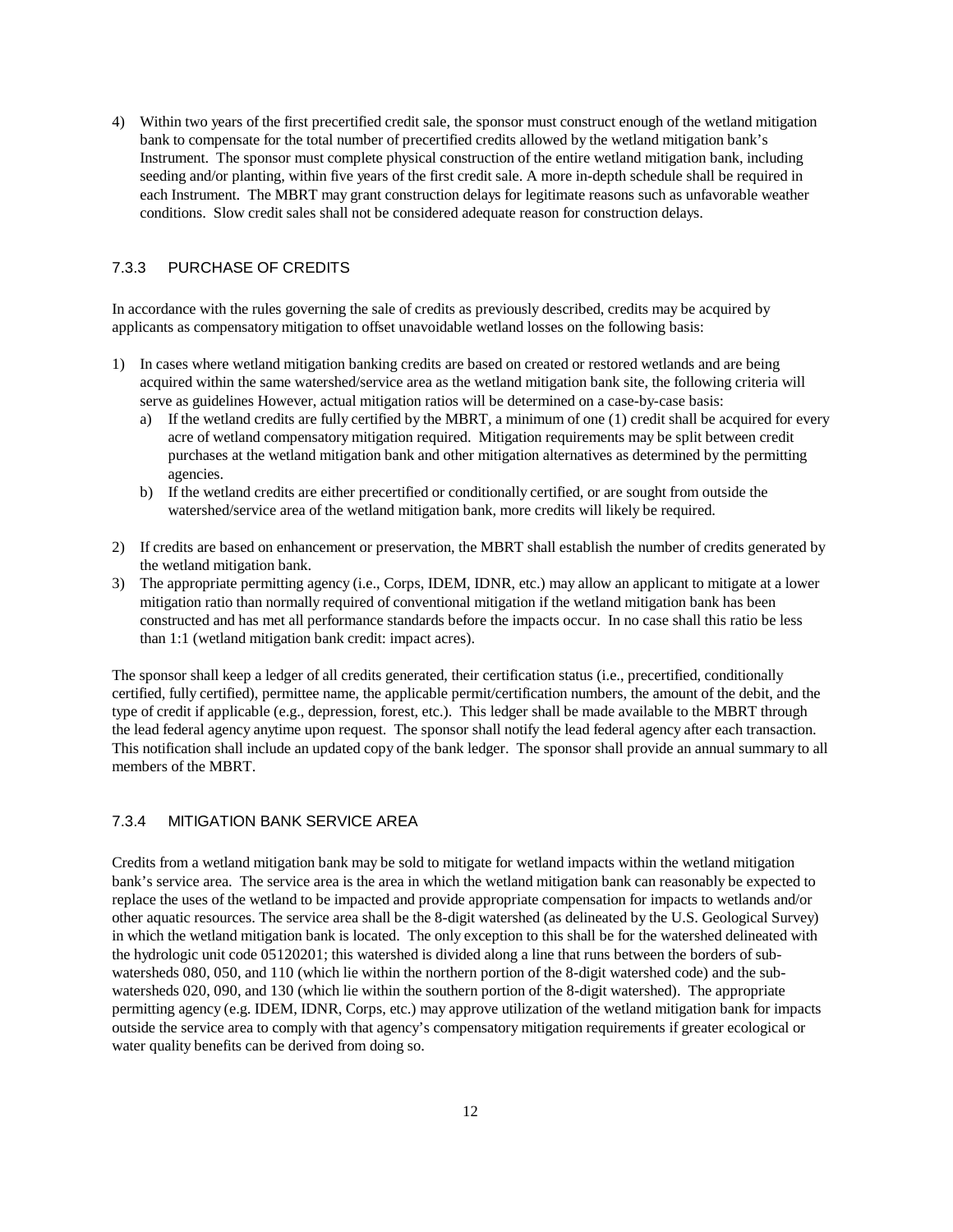# **8 FINANCIAL ASSURANCES AND MANAGEMENT**

### *8.1 FINANCIAL ASSURANCES*

The sponsor must provide both short-term and long-term financial assurances. In the short-term, the sponsor must guarantee completion of the wetland mitigation bank and payment of any liens or taxes on the property. For the longterm, the sponsor must establish a trust fund which will generate enough money to fund annual maintenance costs.

- 1) Short-term: The sponsor shall have deposited in an escrow account adequate funds to ensure the construction, monitoring, management and maintenance of the wetland mitigation bank. The escrow account must be maintained until all credits have been fully certified and the MBRT determines that the wetland mitigation bank is self-sustaining. As an alternative to the escrow funds, the wetland mitigation bank owner can provide a performance bond issued by a corporate surety and or an irrevocable letter of credit issued by a financial institution for work to be performed. The corporate surety and/or the financial institution shall be approved by the MBRT prior to the issuance of a performance bond and/or irrevocable letter of credit. The dollar amount will be determined on a case-by-case basis depending upon the size and type of wetland mitigation bank proposed. The dollar amount of the bond and/or letter of credit will be reviewed and adjusted annually based on the results of the monitoring reports. Either IDEM or another agency approved by the MBRT must be listed as the beneficiary of the above Instruments. All types of financial assurances must include funds to cover any and all liens on the property in addition to other construction costs.
- 2) Long-term: The sponsor shall create and fund a long-term management trust fund that will generate annual returns sufficient for annual administration and maintenance of the site into perpetuity. As a part of the prospectus, the sponsor will submit an estimated yearly maintenance cost for perpetual maintenance. The MBRT will review and may modify this figure if necessary. After construction has been completed and until the wetland mitigation bank is released from monitoring, the sponsor shall submit an annual summary of management related expenses. The MBRT will review these figures and use them to adjust the amount of principal required in the trust fund. Before the final credit release, the sponsor shall submit a copy of the trust document and demonstrate that sufficient principal has been invested to generate enough net interest (accounting for tax, inflation, fees, etc.) to fund the annual maintenance and administration costs. The MBRT may require a percentage of each credit sale be reserved for this purpose or require a portion of the trust to be funded before each credit release. Any MBRT member may require an independent audit of the trust at any time to insure proper management of the property and the trust fund. This audit shall be conducted by a certified public accountant. Misuse of the trust fund may result in forfeiture of the trust, or criminal prosecution.

### *8.2 MONITORING, MANAGEMENT, AND REPORTING*

Monitoring shall occur for a minimum of five (5) years from the date site construction and planting has been completed and shall continue until all performance standards have been met. The MBRT may require monitoring for a longer period where more time is needed to ensure a stable condition or when corrective action is taken. Management shall include all actions, as needed, to reconcile the wetland mitigation bank's current conditions with the performance standards established. The sponsor shall be responsible for monitoring, management and reporting to the lead federal agency. However, the work can be accomplished through subcontracting with public or private organizations.

The monitoring results and financial status of the wetland mitigation bank shall be provided to the lead federal agency on a yearly basis during the monitoring period. The lead federal agency will distribute this information to the MBRT members within 30 days of receipt. Mitigation monitoring reports may cease following the MBRT's determination that the performance standards have been met and has fully certified the remaining credits, but the notification of credit sale and annual summary of credit transactions as required above under "PURCHASE OF CREDITS" must continue until all credits have been sold. The sponsor may choose to continue monitoring and reporting past wetland mitigation bank success and full certification of credits in hopes of increasing the wetland mitigation bank's Floristic Quality Threshold for any unsold credits. Any member of the MBRT shall retain the right to inspect the wetland mitigation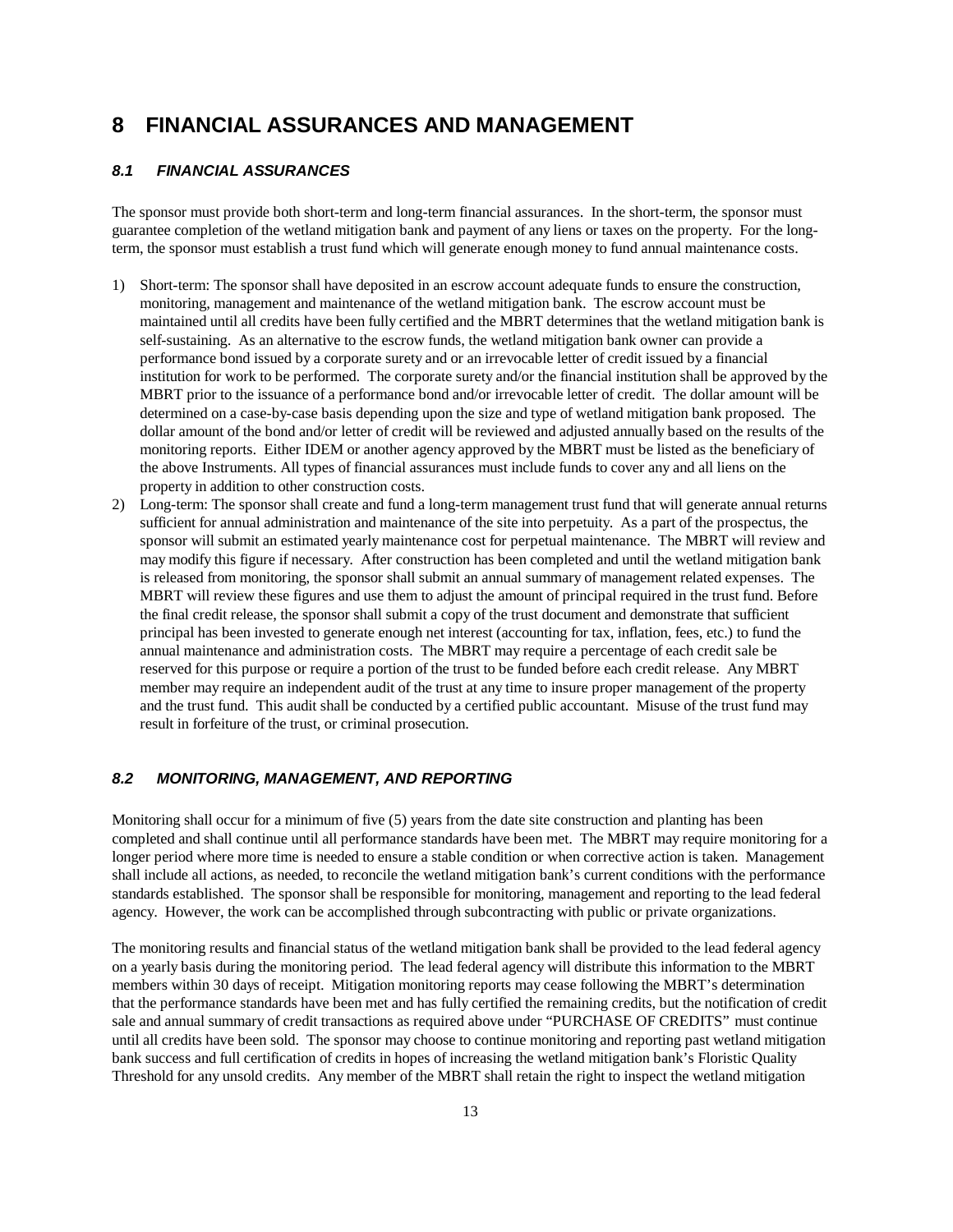bank site at any time. The lead federal agency shall provide the sponsor or applicant, upon request, copies of any reports. Joint field inspections by members of the MBRT shall be conducted on a regular basis. The MBRT will establish an annual monitoring schedule that assures that all wetland mitigation bank sites are inspected for compliance with their respective Instruments.

#### 8.2.1 LONG-TERM MANAGEMENT

The wetland mitigation bank, once established, must be dedicated in perpetuity to maintaining the wetland functions and values to the exclusion of other conflicting uses. The land manager must submit a final long-term management plan to the MBRT. The MBRT must approve the plan before the wetland mitigation bank may be declared successful and final credit release allowed. This plan must include a list of proposed uses for the site. These uses must be compatible with the provisions of the conservation easement and approved by the MBRT. Land use must also be compatible with the wetland mitigation bank's goals and the benefits generated by the site. Uses, such as stormwater control, grazing, all terrain vehicle traffic, etc., which degrade the ecological value of the site, will not be considered compatible. The land manager, consistent with the long-term management plan, shall administer the trust fund specified in section 8.1.

# **9 CONTINGENCY PLANS AND REMEDIAL ACTIONS**

In the event the MBRT determines that the Bank fails to meet the conditions of its Instrument, the lead federal agency shall notify the sponsor and shall specify a reasonable period of time in which to comply. In the event that modifications to the wetland mitigation bank are needed, the sponsor shall develop the necessary contingency plans within 60 days of notification and implement appropriate remedial actions for the Bank with the MBRT's approval. The sale of credits from the wetland mitigation bank shall be prohibited during the period of noncompliance. Continued nonperformance of the wetland mitigation bank shall result in revocation of the Instrument and forfeiture of financial securities to the beneficiary for implementation of the remedial action. Should any modifications to the Instrument be required, recommended changes shall be coordinated by the lead federal agency with the MBRT.

### **10 ICA MODIFICATION/TERMINATION**

This ICA may be modified at any time by the joint agreement of the signatories. This ICA shall expire within five years of the date of the last signatory. A member of the MBRT may terminate its participation in this agreement upon 30 days written notice to all other members.

# **11 DECISION MAKING AND DISPUTE RESOLUTION**

#### *11.1 Dispute Between Members of the MBRT*

Between Members of the MBRT: resolution of disputes about application of this banking instrument between the members of the MBRT shall be in accordance with those stated in the Federal Guidance for the Establishment, Use, and Operation of Mitigation Banks (60 FR 58605 *et. seq.*)

- 1) If a particular decision raises concern regarding the application of existing policy or procedures, an agency may request, through written notification, that the issue be reviewed by the Chair.
- 2) The notification will describe the issue in sufficient detail and provide recommendations for resolution.
- 3) Within 20 days, the Chair will consult with the notifying agency(ies) and will resolve the issue.
- 4) The resolution will be forwarded to the other MBRT agencies.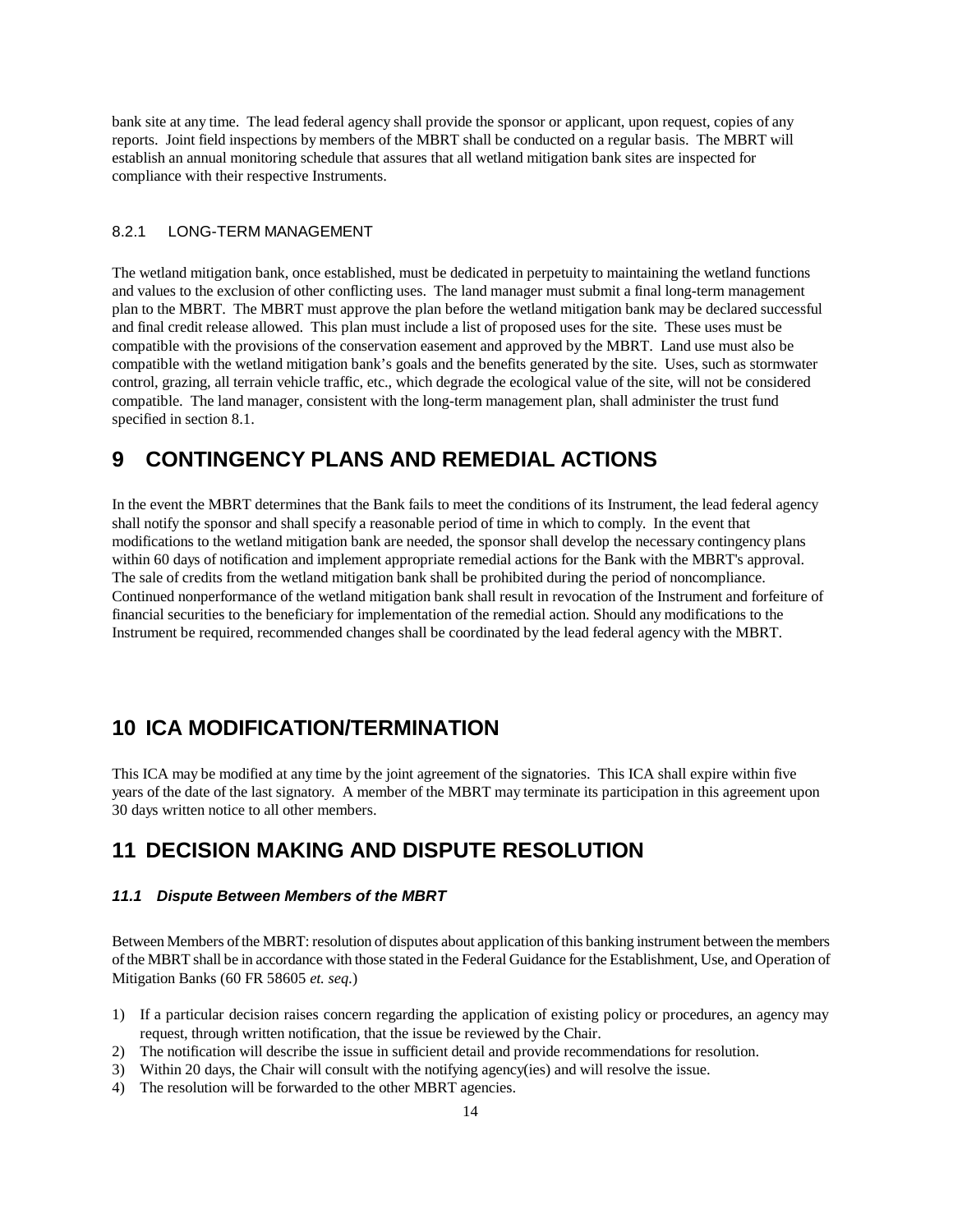5) The Chair will have the responsibility for making final decisions regarding the terms and conditions of the banking instrument where consensus cannot otherwise be reached within a reasonable time frame (90 days from submittal of a complete prospectus)

#### *11.2 Dispute Between the MBRT and the sponsor*

Between the MBRT (Acting Through the Chair) and Sponsor: In the event of any disagreement or dispute between the Chair, acting on behalf of the MBRT, and the Sponsor regarding the interpretation and application of the bank's charter, the Chair and the Sponsor shall meet within 30 days of a written request therefor made by a party, and shall attempt to resolve such disagreement or dispute. In the event that the Chair and the Sponsor have not resolved the disagreement or dispute within 60 days of the date of the notice first requesting a meeting, then either party may elect to resolve the dispute or disagreement by the appropriate remedies then available under federal law.